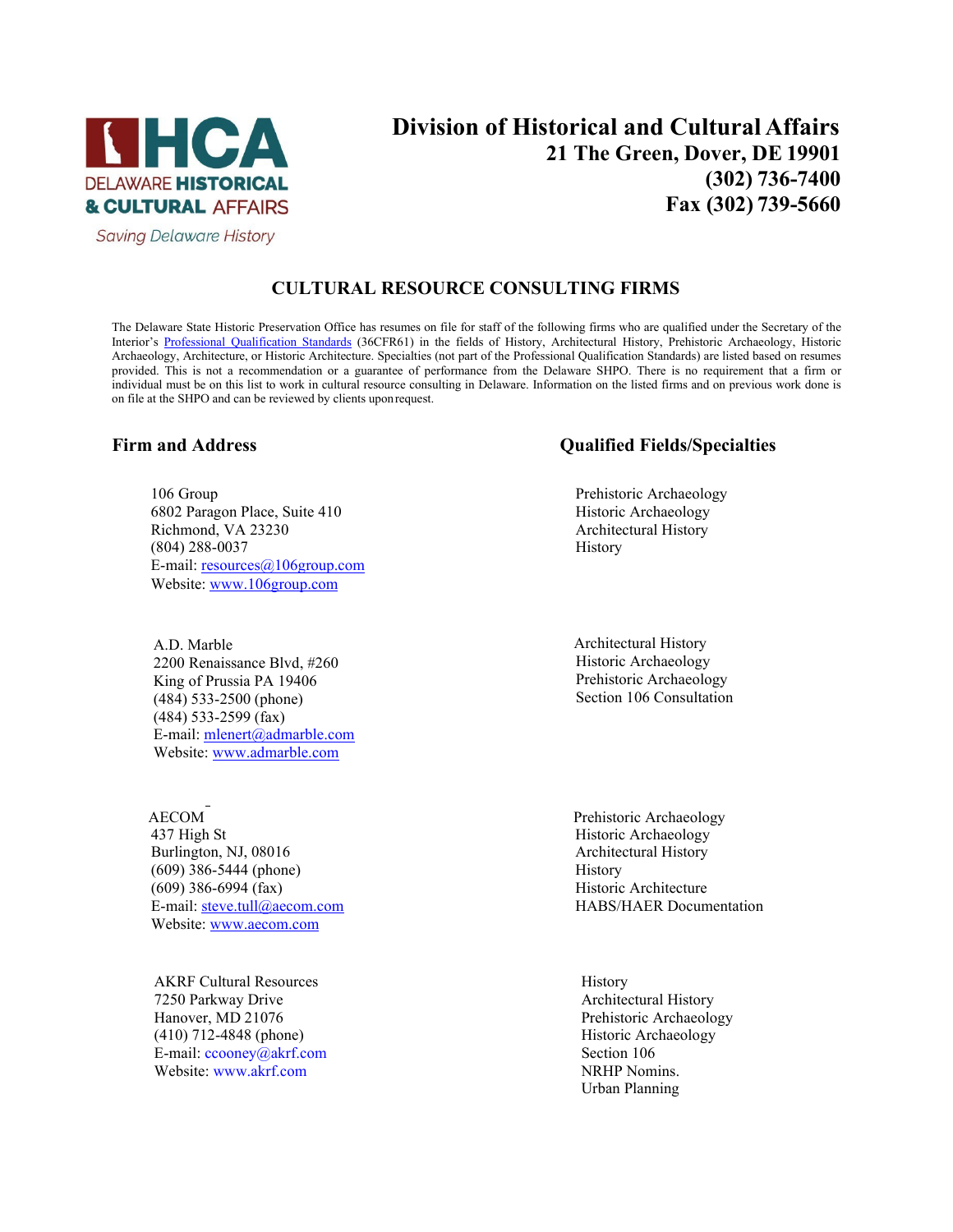Andrew C. Durham & Assoc., Ltd. Historic Landscape Architecture 4805 Randolph Dr. Site & Master Planning Annandale, VA 22003 Horticultural & Arboricultural (302) 655-0200 (phone) Consultation E-mail: <u>acdassoc@msn.com</u> Historic Documentation Website: [www.durhamassoc.com](http://www.durhamassoc.com/)

Applied Archaeology and History Associates 615 Fairglen Lane Annapolis, MD 21401 (410) 224-3402 (phone) (410) 903-3123 (cell) E-mail: [jeanneward@hotmail.com](mailto:jeanneward@hotmail.com)

Archaeological and Historical Consultants, Inc. 101 N. Pennsylvania Avenue PO Box 482 Centre Hall, PA 16828 (814) 364-2135 (phone) (814) 364-2143 (fax) E-mail: [ahc@ahcinc.biz](mailto:ahc@ahcinc.biz) Website: [www.ahcinc.biz](http://www.ahcinc.biz/)

Archaeological Testing and Consulting,Inc. 12025 Remington Drive Silver Springs, MD 20902 (301) 593-4192 (phone) E-mail: [phillhillatc@msn.com](mailto:phillhillatc@msn.com)

Baugnet, Andrew G., Photographer PO Box 582 Manlius, NY 13104 (607) 435-0946 (phone) E-mail: [andy@baug.net](mailto:andy@baug.net) Website: [www.baug.net](http://www.baug.net/)

Becker Morgan Group, Inc. 309 South Governors Avenue Dover, DE 19904 (302) 734-7950 (phone) (302) 734-7965 (fax) E-mail: [info@beckermorgan.com](mailto:info@beckermorgan.com) Website: [www.beckermorgan.com](http://www.beckermorgan.com/) \*Newark office: Rittenhouse Station 250 South Main Street Newark, DE 19711 (302) 369-3700 (phone) E-mail: [kgillis@beckermorgan.com](mailto:kgillis@beckermorgan.com) Website: [www.beckermorgan.com](http://www.beckermorgan.com/)

### **Firm and Address Qualified Fields/Specialties**

Prehistoric Archaeology Historic Research/Sect106Compl Phase 1 Survey/NRHPNomins. Phase II Evaluation/CellTwr/fcccmpl Phase III Data Recovery Cemetery Identification & Relocation

Prehistoric Archaeology Historic Archaeology Architectural History History

Prehistoric Archaeology Historic Archaeology

HABS/HAER Photography

Historic Architecture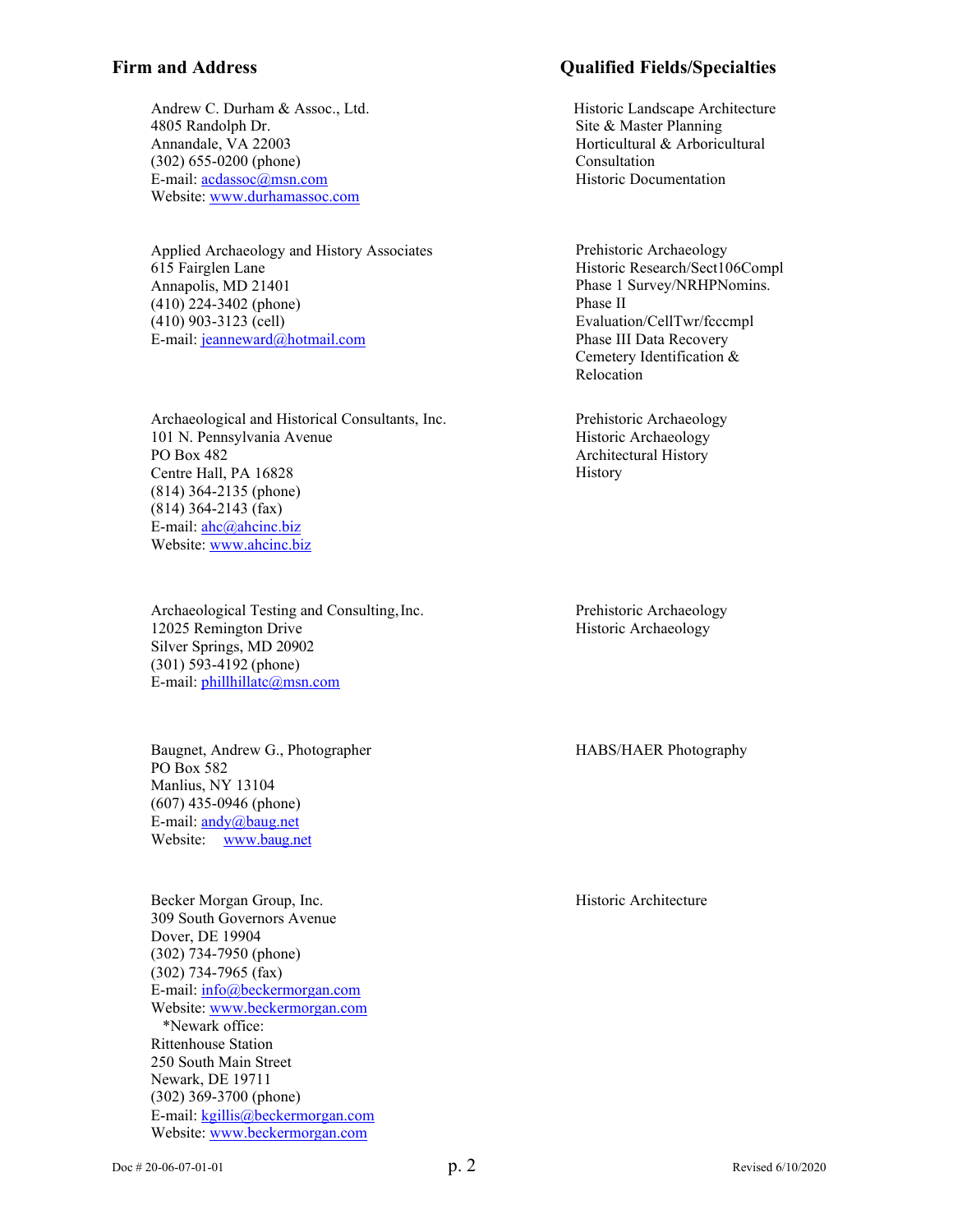Bernardon LLC 123 Justison Street Wilmington, DE 19801 (302) 622-9550 (phone) (302) 622-9554 (fax) E-mail: [mnixon@bernardon.com](mailto:mnixon@bernardon.com) Website: [www.bernardon.com](http://www.bernardon.com/)

BL Companies 4242 Carlisle Pike, Suite 260 Camp Hill, PA 17011 (717) 651-9850 (phone) (717) 651-9858 (fax) E-mail: [mkoellner@blcompanies.com](mailto:mkoellner@blcompanies.com) Website: [www.blcompanies.com](http://www.blcompanies.com/)

Breckstone Architecture 2417 Lancaster Avenue Wilmington, DE 19805 Phone: (302) 654-3646 Fax: (302) 654-3648 E-mail[: breckstone@gmail.com](mailto:breckstone@gmail.com) Website: [breckstonearchitecture.com](http://www.breckstonearchitecture.com/)

Burdick Associates 606 Stanton-Christiana Road Newark, DE 19713 (302) 543-5723 (phone) E-mail: [rburd2420@aol.com](mailto:rburd2420@aol.com)

Cardno Historic Archaeology 145 Limekiln Road, Suite 100 entitled a state of the Prehistoric Archaeology New Cumberland, PA 17070 Architectural History (717) 547-6278 (phone) HABS/HAER Documentation (717) 547-6357 (fax) History Email: [steven.brann@cardno-gs.com](mailto:steven.brann@cardno-gs.com) Website: [www.cardno.com](http://www.cardno.com/)

Carol A. Benenson & Associates510 S. Sidbury LaneWynnewood, PA 19096 (610) 649-7774 (phone & fax)

Civil & Environmental Consultants, Inc. Historic Archaeology 530 E. Ohio Street, Suite G Prehistoric Archaeology Indianapolis, IN 46204 (877) 746-0749 (phone) (317) 655-7778 (fax) (724) 841-7997 (cell) E-mail: [jhudson@cecinc.com](mailto:jhudson@cecinc.com) Website: [http://www.cecinc.com](http://www.cecinc.com/)

### **Firm and Address Qualified Fields/Specialties**

Architecture Historic Architecture Historic Landscape Architecture

Prehistoric Archaeology Historic Archaeology Architectural History

Architecture Historic Architecture Structural Engineering

History

Architectural History HABS/HAER Documentation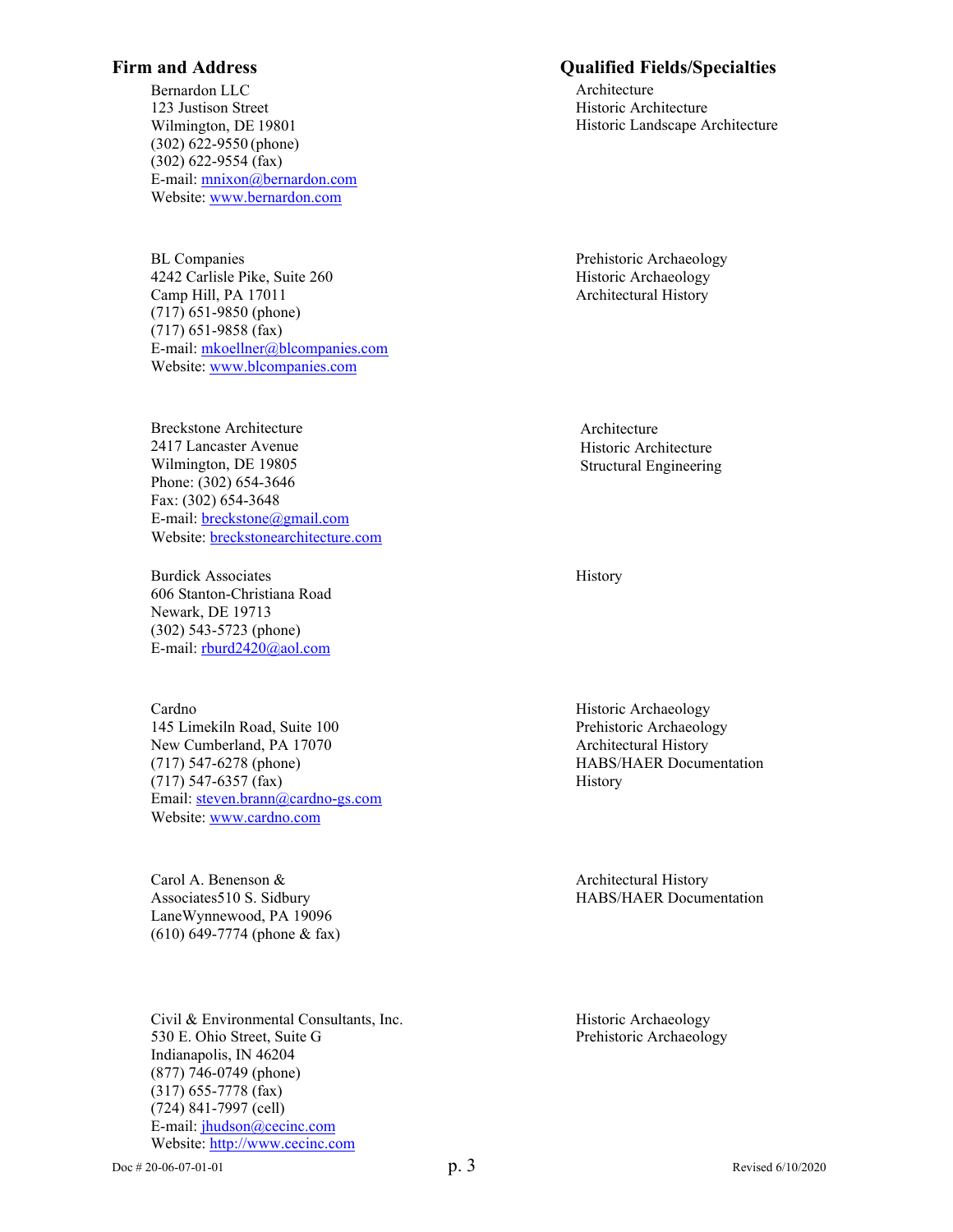Commonwealth Heritage Group, Inc. The Historic Archaeology 20 Hagerty Boulevard, Suite 3 **Prehistoric Archaeology Prehistoric Archaeology** West Chester, PA 19382 History (610) 436-9000 (phone) Architectural History E-mail: [cstrawley@chg-inc.com](mailto:cstrawley@chg-inc.com) HABS/HEAR Doc. Websi[te:www.commonwealthheritagegroup.com](http://www.commonwealthheritagegroup.com/) Section 106 Consultation

Cox McLain Environmental Consulting, Inc. Architectural History 6021 Leesburg Pike #8618 Falls Church, VA 22041 512-338-2223 (phone) E-mail: [EmilyR@coxmclain.com](mailto:EmilyR@coxmclain.com) Website[: www.coxmclain.com](Website:%20www.coxmclain.com)

Dolan Research **Historic Archaeology** Historic Archaeology 30 Paper Mill Road Maritime Archaeology Newtown Square, PA 19073 (610) 971-1073 (phone) (610) 971-1074 (fax) E-mail: [leecox@dolanresearch.com](mailto:leecox@dolanresearch.com) Website: [www.dolanresearch.com](http://www.dolanresearch.com/)

Jane E. Dorchester **Architectural History Architectural History** 19 S. Church Street History West Chester, PA 19382 (610) 431-3737 (phone) E-mail: [jeditorhspv@verizon.net](mailto:jeditorhspv@verizon.net)

Dovetail Cultural Resource Group, Inc. Architectural History 721 Philadelphia Pike History Wilmington, DE 19806 Historic Archaeology (302) 691-3216 (phone) Prehistoric Archaeology (302) 691-3527 (fax) E-mail: [bliebeknecht@dovetailcrg.com](mailto:bliebeknecht@dovetailcrg.com) Website: [www.dovetailcrg.com](http://www.dovetailcrg.com/)

EMH&T Historic Archaeology 5500 New Albany Road **Prehistoric Archaeology** Columbus, OH 43054 Faunal Analysis (614) 775-4526 (phone) Lithic Analysis (614) 775-4802 (fax) E-mail: [jbrown@emht.com](mailto:jbrown@emht.com) Website: [www.emht.com](http://www.emht.com/)

### **Firm and Address Qualified Fields/Specialties**

History Historic Structure Report Section 106 Consultation Section 4 (f) Evaluations Historic Research/ Section 106 Compl Consultation NRHP Nominations HABS/HAER Documentation FCC 620/621 Forms Preservation Plans Historic Resource Surveys Public Engagement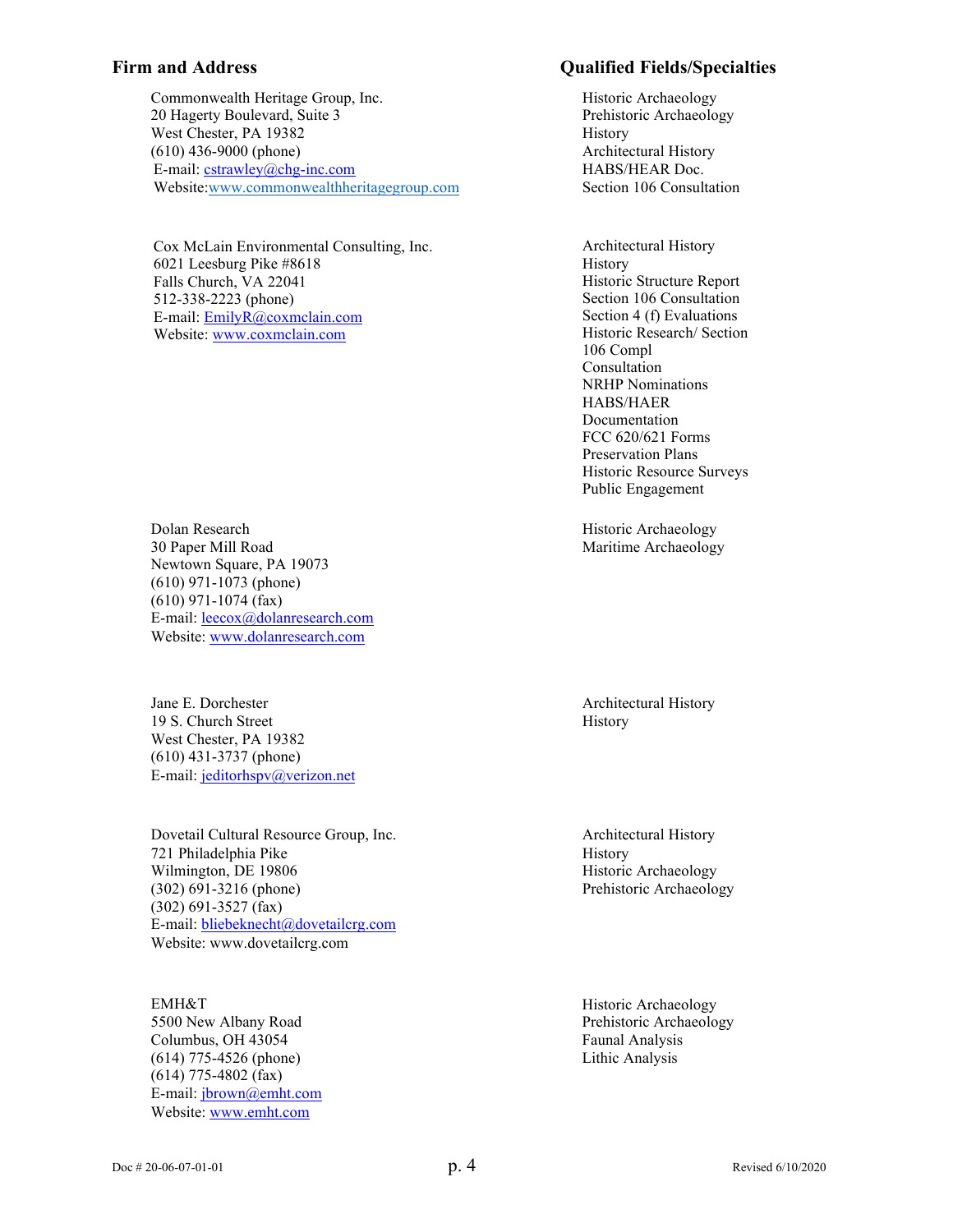Environment & Archaeology, LLC Prehistoric Archaeology 221 Main Street Historic Archaeology Florence, KY 41042 History (859) 746-1778 (phone) (859) 746-1788 E-mail: [contact@environment-archaeology.com](mailto:contact@environment-archaeology.com) Website: [http://environment-archaeology.com](http://environment-archaeology.com/)

Environmental Corporation of America 1375 Union Hill Industrial Court, Suite A Alpharetta, GA 30004 (770) 667-2040 (phone) (866) 571-0672 (toll-free) (770) 667-2041 (fax) E-mail: [dina.bazzill@eca-usa.com](mailto:dina.bazzill@eca-usa.com) Website: [www.eca-usa.com](http://www.eca-usa.com/)

Gibb Archaeological Consulting 2554 Carrollton Road Annapolis, MD 21403 (410) 693-3847 (phone) E-mail: [JamesGGibb@verizon.net](mailto:JamesGGibb@verizon.net) Website: [http://gibbarchaeology.net](http://gibbarchaeology.net/)

Gray & Pape Heritage Management 7508 Ridge Rod Frederick, MD 21702 (301) 525-6631 (phone) (513) 287-7703 (fax) E-mail: [cpolglase@grypape.com](mailto:cpolglase@grypape.com)

Hardlines Design Company 4608 Indianola Avenue Columbus, OH 43214 (614)-784-8733 (phone) (614)784-9336 (fax) E-mail: [info@hardlinesdesign.com](mailto:info@hardlinesdesign.com) Website: [www.hardlinesdesign.com](http://www.hardlinesdesign.com/)

HDR, Inc. 2600 Park Tower Drive, Suite 100 Vienna, Virginia 22180 (571) 327-5851 (phone) (571) 327-5801 (fax) E-mail: [brandon.gabler@hdrinc.com](mailto:brandon.gabler@hdrinc.com) Website: [www.hdrinc.com](http://www.hdrinc.com/)

History Matters 3503 Moss Side Ave. Richmond, VA 23222-1827 (804) 447-6257 (phone) E-mail: [johnston@historymatters.net](mailto:johnston@historymatters.net) Website: [www.historymatters.net](http://www.historymatters.net/)

## **Firm and Address Qualified Fields/Specialties**

Historic Archaeology Prehistoric Archaeology **History** Maritime Archaeology

Historic Archaeology Prehistoric Archaeology

Historic Architecture Prehistoric Archaeology Maritime Archaeology

Architecture Historic Architecture Architectural History

Prehistoric Archaeology Historic Archaeology Architectural History History HABS/HAER Documentation

HABS/ HAER Documentation Architectural History History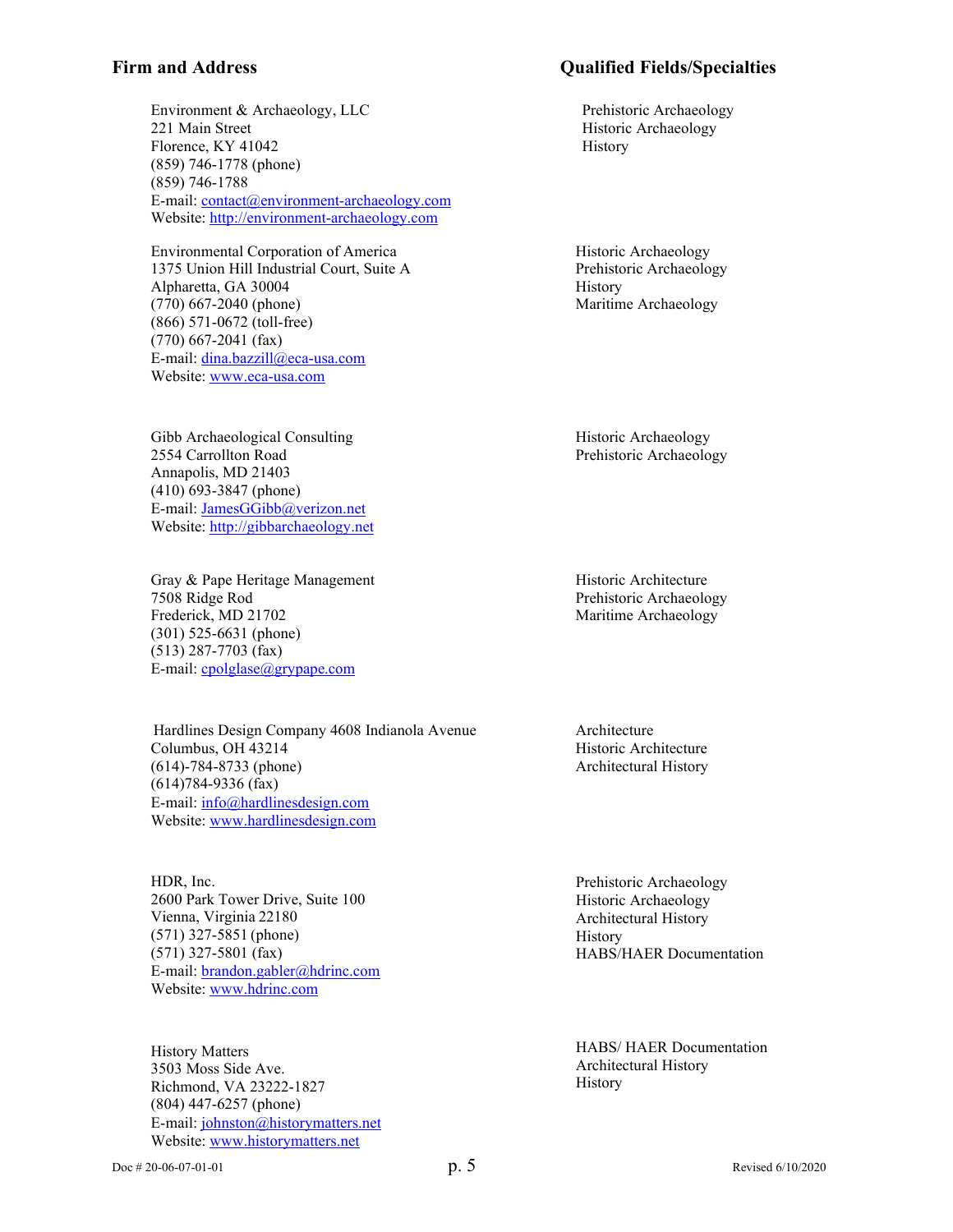### **Firm and Address Qualified Fields/Specialties**

Historic Architecture

Homsey Architects 2003 North Scott Street Wilmington, DE 19806 (302) 656-4491 (phone) E-mail: [contact@homsey.com](mailto:contact@homsey.com) Website: [www.homsey.com](http://www.homsey.com/)

John Milner Architects, Inc. 104 Lakeview Drive Chadds Ford, PA 19317 (610) 388-0111 (phone) E-mail: [info@johnmilnerarch.com](mailto:info@johnmilnerarch.com) Website: [www.johnmilnerarchitects.com](http://www.johnmilnerarchitects.com/)

Catherine Adams Masek Historic Preservation Consultant 124 Saint Andrews Road Severna Park, MD 21146 (410) 279-9121 (phone) E-mail: [catherine@camasek.com](mailto:catherine@camasek.com)

Robin L. Krawitz Historic Preservation Consulting 106 S. Governors Avenue Dover, Delaware 19904 (302) 383-8507 (phone) E-mail:<mailto:robin.krawitz@gmail.com>

McCormick Taylor 5 Capital Drive Harrisburg, PA 17110 (717) 540-6040 (phone) E-mail: [sebarry@mccormicktaylor.com](mailto:sebarry@mccormicktaylor.com) Website: [www.mccormicktaylor.com](http://www.mccormicktaylor.com/)

Justine W. McKnight 708 Faircastle Avenue Severna Park, MD 21146 (410) 507- 3582 (phone) E-mail: [archeobotany@gmail.com](mailto:archeobotany@gmail.com) Website: [www.archaeobotany.com](http://www.archaeobotany.com/)

New South Associates, Inc. 6150 E. Ponce de Leon Avenue Stone Mountain, GA 30083 (770) 498-4155 (phone) (770) 498-3809 (fax) E-mail: [jwjoseph@newsouthassoc.com](mailto:jwjoseph@newsouthassoc.com) Website: [www.newsouthassoc.com](http://www.newsouthassoc.com/)

Historic Architecture

Historic Paint Analyses National Register Nominations

Architectural History History

Prehistoric Archaeology Historic Archaeology Architectural History History

Ethnobotany Archaeobotany Paleoethnobotany

Prehistoric Archaeology Historic Archaeology Architectural History History Human Osteology Geoarchaeology HABS/HAER Documentation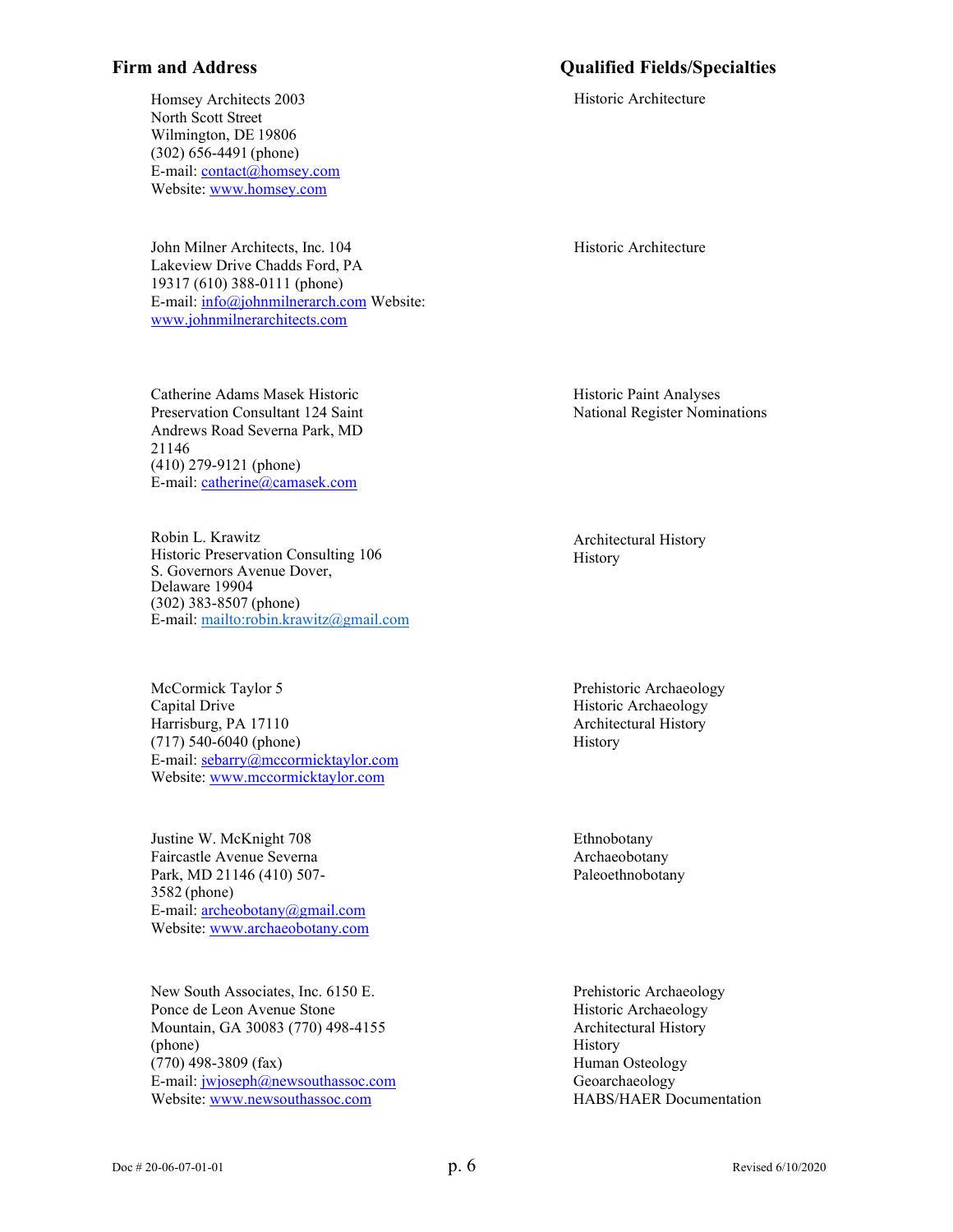### **Firm and Address Qualified Fields/Specialties**

NV5 Cultural Resources 1255 Canton Street, Suite G Roswell, GA 30075 (678) 795-3647 (phone) (678) 814-0824 (cell) E-mail: [david.franz@NV5.com](mailto:david.franz@NV5.com) Website[: www.nv5.com](http://www.nv5.com/)

Edward Otter, Ph.D. 1704 Camden Avenue Salisbury, MD 21804 (410) 572-5993 (phone) (410) 572-5815 E-mail: [eotter20@comcast.net](mailto:eotter20@comcast.net) Website: Edwardotterinc.com

Powers & Company, Inc. 1315 Walnut Street, Suite 1717 Philadelphia, PA 19107 (215) 636-0192 (phone) E-mail: [robert@powersco.net](mailto:robert@powersco.net) Website: [www.powerspreservation.com](http://www.powerspreservation.com/)

R. Christopher Goodwin & Associates 241 East Fourth Street, Suite 100 Frederick, MD 21701 (301) 694-0428 (phone) (301) 695-5237 (fax) Email: [frederick@rcgoodwin.com](mailto:amarkell@rcgoodwin.com) Website: [www.rcgoodwin.com](http://www.rcgoodwin.com/)

Retrospect Architectural Research, LLC 303 Fairfield Drive Severn, MD 21144-3459 (443) 994-1591 (phone) E-mail: [smjohns@retrospectllc.com](mailto:smjohns@retrospectllc.com) Website: [www.Retrospectllc.com](http://www.retrospectllc.com/)

Richard Grubb & Associates, Inc. 259 Prospect Plains Road, BuildingD Cranbury, NJ 08512 (609) 655-0692 (phone) (609) 655-3050 (fax) E-mail: [mail@richardgrubb.com](mailto:mail@richardgrubb.com) Website: [www.richardgrubb.com](http://www.richardgrubb.com/)

Historic Archaeology

Prehistoric Archaeology Historic Archaeology History Historic Cemetery Services

Architectural History Tax Credit Consulting

Historic Archaeology Prehistoric Archaeology Architectural History

Architectural History History

Historic Archaeology Prehistoric Archaeology History Architectural History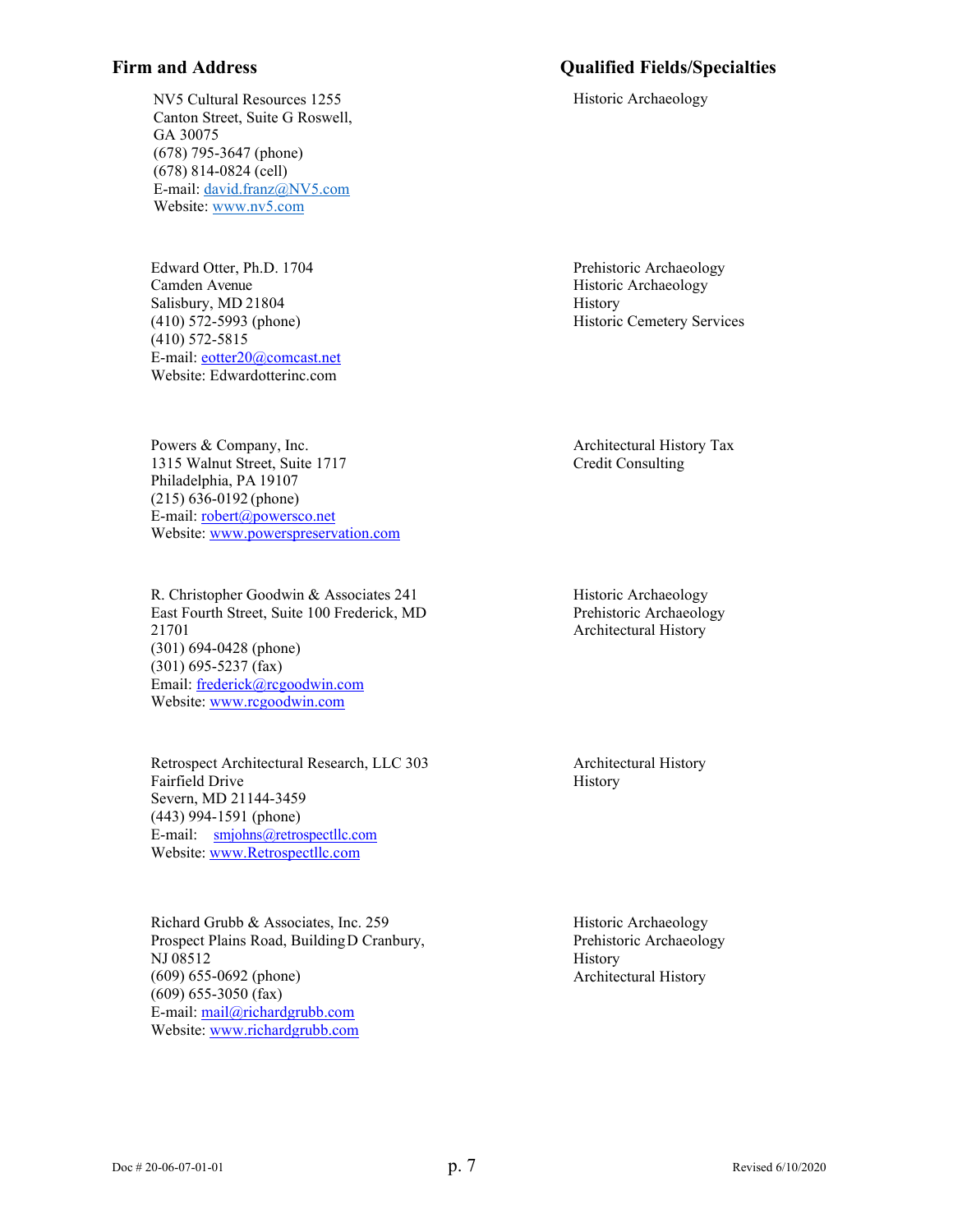### **Firm and Address Qualified Fields/Specialties**

Prehistoric Archaeology Historic Archaeology

Rue Environmental LLC 811 Cricklewood Dr., #3 State College, PA 16803 (814) 237-1076 (phone) E-mail: [rueenv@rueenv.com](mailto:rueenv@rueenv.com) Website:<http://rueenv.com/>

Seidemann Bioarchaeological Consulting, LLC 37062 Agnes Webb Avenue Prairieville, LA 70769 (225) 202-7940 (phone) E-mail: [rseidem@yahoo.com](mailto:rseidem@yahoo.com)

Skelly and Loy, Inc. 3280 William Pitt Way Pittsburgh, PA 15238 (412) 828-1412 (phone) (800) 340-7538 (toll-free) (412) 828-1475 (fax) E-mail: [bgundy@skellyloy.com](mailto:bgundy@skellyloy.com) Website: [www.skellyloy.com](http://www.skellyloy.com/)

South River Heritage Consulting, LLC 310 Arbour Drive Newark, DE 19713 (302) 383-5144 (phone) E-mail: [wadecatts@gmail.com](mailto:Jeff@searchinc.com)

Southeastern Archaeological Research, Inc. Maritime Division 315 NW 138th Terrace Newberry, FL 32669 (352) 333-0049 (phone) (352) 333-0069 (fax) E-mail: [Jeff@searchinc.com](mailto:Jeff@searchinc.com) Website: [www.searchinc.com](http://www.searchinc.com/)

Stantec Consulting Services, Inc. 6110 Frost Place Laurel, Maryland 20707 (301) 982-2866 E-mail: [paul.kreisa@stantec.com](mailto:paul.kreisa@stantec.com) Website: [www.stantec.com](http://www.stantec.com/)

Human Osteology

Architectural History History Historic Archaeology Prehistoric Archaeology HABS/HAER Documentation

History Historical Archaeology Prehistoric Archaeology National Register Nominations Preservation Planning Cultural Resource Management Services

Historic Archaeology History Maritime Archaeology

Architectural History Historic Archaeology Prehistoric Archaeology History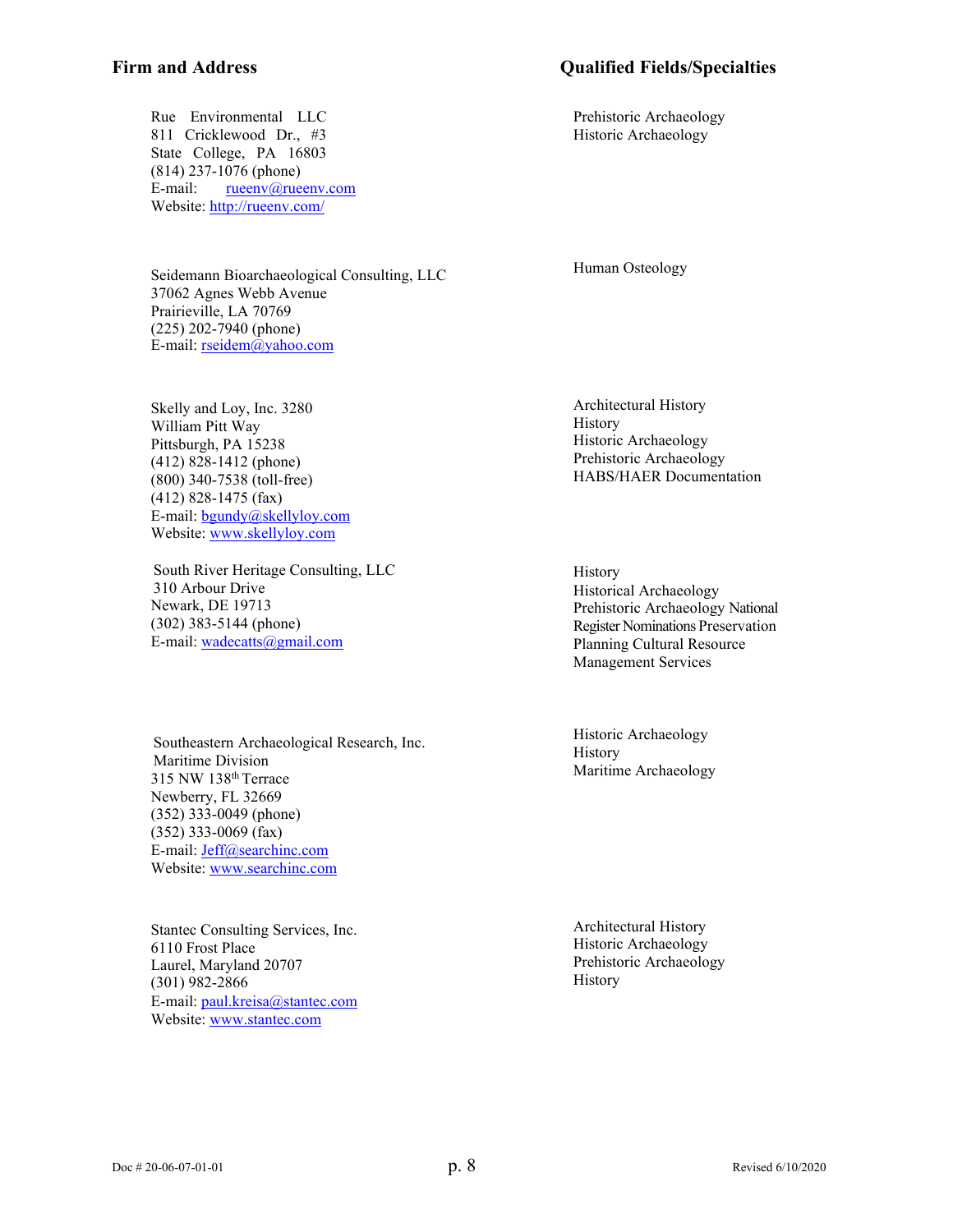Studio JAED 2500 Wrangle Hill Road, Suite 110 Bear, DE 19701 (302) 832-1652 (phone) (302) 832-1425 (fax) E-mail: [info@studiojaed.com](mailto:info@studiojaed.com) Website: [www.studiojaed.com](http://www.studiojaed.com/)

Thomason & Associates PO Box 121225 Nashville, TN 37212 (615) 383-0227 (phone) E-mail: [Thomason@bellsouth.net](mailto:Thomason@bellsouth.net) Website: [http://thomasonandassociates.com](http://thomasonandassociates.com/)

Tidewater Atlantic Research, Inc. 5290 River Road (Courier Service Only) PO Box 2494 Washington, NC 27889 (252) 975-6659 (phone) (252) 975-2828 E-mail:  $\lim_{a \to \infty} a$ coastalnet.com Website: [http://iimr.home.coastalnet.com](http://iimr.home.coastalnet.com/)

TJM Historical Consulting 9 W. 4th Street, Apt. 1 Wilmington, DE 19801 (302) 632-5254 (phone) E-mail: [tjmancl@tjmhistorical.com](mailto:tjmancl@tjmhistorical.com) Website: [www.TJMHistorical.com](https://gcc02.safelinks.protection.outlook.com/?url=http%3A%2F%2Fwww.tjmhistorical.com%2F&data=04%7C01%7CMichael.Cinque%40delaware.gov%7C1746a8b89bd0426e88f408d8c7821836%7C8c09e56951c54deeabb28b99c32a4396%7C0%7C0%7C637478708844177010%7CUnknown%7CTWFpbGZsb3d8eyJWIjoiMC4wLjAwMDAiLCJQIjoiV2luMzIiLCJBTiI6Ik1haWwiLCJXVCI6Mn0%3D%7C1000&sdata=51BcemI4foyMXJR%2BqWNZSVSeIwWbesqAo4paofpdTsA%3D&reserved=0)

James E. Toner 1105 SE 1st St, Apt C5 Evansville, IN 47713 (484) 557-0897 (phone) E-mail: [Jet496@aol.com](mailto:Jet496@aol.com)

Tracker-Archaeology Inc. 62 Pickerel Road Monroe, NY 10950 (845) 783-4082 (phone) E-mail: [trackera@optonline.net](mailto:trackera@optonline.net)

Trileaf Corporation 8600 LaSalle Road, Suite 301 Towson, MD 21286 (410) 853-7128 (phone) E-mail: [s.emory@trileaf.com](mailto:s.emory@trileaf.com) Website[: www.trileaf.com](https://www.trileaf.com/)

## **Firm and Address Qualified Fields/Specialties**

Historic Architecture Architecture

Architectural History

Historic Archaeology History Maritime Archaeology

Industrial Archaeology Historical Archaeology History

Section 106 Architectural History Architecture Conservation HABS Documentation

Prehistoric Archaeology Historic Archaeology

Historic Archaeology Prehistoric Archaeology Section 106/FCC Compliance Architectural History HABS/HAER Documentation History Historic Architecture